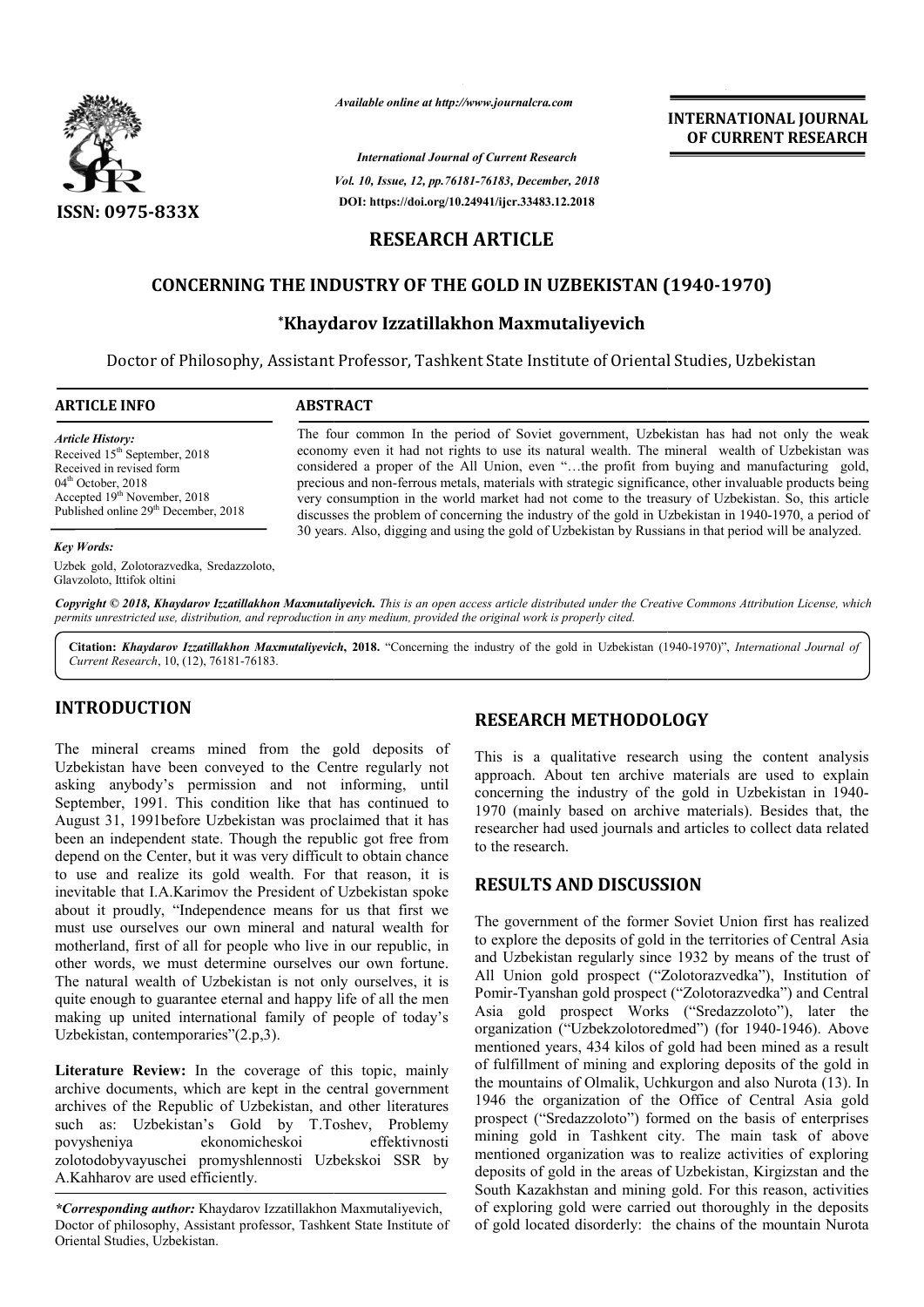of Karmana district and also Sentob, Kattaich, Temir-Kobik, Ok-Chop between 1946-1951 by the organization Ok-Chop between 1946-1951 by the organization ("Sredazzoloto"). In subsequent years, the government of the former Soviet Union strengthened their ways of exploration in the industrial aspect and definition of mineral deposits in speeded up by protecting interests of the Centre. In this aspect, Angren – Olmalik deposit – industry district and especially wonderful mineral region of Kizilkum desert have been paid a great attention to and in fact, there were all kinds of ferrous, noble original metals in their entrails. There has been only an industry of mining deposits in the sphere of non-ferrous metallurgy in 1950s. But it has caused serious obstacles to be sent those invaluable products being important in the strategic aspect in the wide scale to the Centre. In that aspect, it was more useful for the former Soviet Union to realize in Uzbekistan itself to be produced industry which was able for the primary metal by refusing minerals. For this reason, enterprises, which have dressed in metallurgy to polymetal minerals mining in Uzbekistan, have been founded since 1960s. As a result, the sphere of mining deposit of non-ferrous metallurgy began to become a sphere of deposit – metallurgy. Generally speaking, as result of implement of tasks in decisions of XXIII, XXIV, XXV congresses of the former CPSU (Communist Party of the Soviet Union) made up mining industry of gold in Uzbekistan (1, p.92). The former CP (Communist Party) of Uzbekistan and its leaders at that period have made a great contribution to opening most deposits of gold in Uzbekistan and development of the industry of mining gold.

The decision of XXIII congresses of CPSU served opening of deposit of gold in Muruntau in the rinks of other deposits (14, p. 69). In 1967 the enterprise of mining huge gold in the country with power of working out 5 million tons ores for a year began its operation prematurely. On June 21, 1969 the fist cream of gold, which its mass has been equal to 11kg, 820 gram, with the most quality, that is, 9999 standard, was poured out in the hydrometallurgical mining Works (№2) in Kizilkum desert. At present it is in the skidding box where arm arsenals are kept in Kremlin, Moscow and on it there was inscribed the memory script written "the first gold of Muruntau" (15). So as noticed in the memories by A.Kahhorov, the giant factory of mining gold – Muruntau appeared in the very heart of desert, in the central Kizilkum which has had chance to mine 50 tons of standard gold a year and its year power could work out 18 million tons of ores. On September 29, 1965 in accordance with decision of Soviet of Ministries of Uzbekistan SSR and also of Council of national economy of Uzbekistan SSR on October 2, 1965the production Association "Uzbek oltini" (Uzbekzoloto) was made up (12). L.M.Kusov was appointed a post of the director of Association in the accordance with recommendation of meeting of "Glavzoloto" on December 15, 1965. In particular it is necessary to notice it that anybody of personnel in regard to Uzbek nation was not invited to administration staff of the Association (4). Primarily the administration office of the Association was in Olmalik city, later (early in 1967) in accordance with recommendation of Soviet of Ministers of the former Uzbekistan SSR and decision of the Ministry of Non-Ferrous Metallurgy of the former USSR it was moved in Tashkent city (5). When the production Association "Uzbek oltini" was made up, there were the following departments: the apparatus of the Association, Management of Construction of Mining and Concentrating Works Chodak, the area of deposit "Shkolnoy", the area of deposit Kuchbulok, mining woks in Korakutan and The

Olmalik Production Association. If Mining and Concentrating Works Chodak was situated in district Pop of Namangan viloyat (region), the deposit Kuchbulok was situated 76 km distance far from Oxangaron city, Tashkent viloyat (region). Industry of deposit-ore Korakutan was situated 16 km distance far from the station Ziadin of Norpoy district in Samarkand viloyat (region). The Association "Uzbek oltini" was responsibility to improve mining gold in the deposits found for industry, to manage geological prospecting affairs in real deposits and also to develop activities of artels of prospecting for gold in the deposits which cannot pay state expenditures. For 1965 the production plan has not been put to the Association because it was occupied with works such as forming staff of the Association, management of geological prospecting affairs, preparing for mining affairs and drawing up production projects for the next year during the fourth quarter of that year (6). If a plan of mining 500 kilos of gold has been put to the production Association "Uzbek oltini" by Council of National Economy of the former Uzbekistan SSR in 1966, mining 140 kilos of gold in addition to the plan was ordered by the organization "Glavzoloto" under the Ministry of Non-Ferrous Metallurgy of the former USSR not long after (June, 1966). 640 kilos of gold, 688,5 kilos of silver were mined as a result of impetuous aspirations for increase of mining gold of the Association in 1966(7).

Orders the organization "Glavzoloto" under MNFM (the Ministry of Non-Ferrous Metallurgy) of the former USSR which have provoked mining ores in addition to a plan, were reason with a great animation of mining gold year after year. For instance, the task of "Glavzoloto" was in order to be increased a plan the following: 4,6% in "Uralzoloto", 3,8% in "Zabsibzoloto", 7,7% in "Tadjikzoloto", 6,0% in the Production Association "Uzbek oltini" (8). In accordance with results of affairs carried out and measures held in selflessness if 720,2 kilos of standard gold from ore of 44,3 thousand tons of gold, 3177,4 kilos of standard silver from 3530,4 kilos of ores with silver in its compound which were conveyed (Krasnouralskiy Works, Kirovogradskiy Works, the factory Chimkent, Olmalik Works) to customers (9), were extracted in 1967, 6479,52 kilos of silver from 7199,47 kilos of ores with silver in its compound, 1122,91 of kilos of gold from 1169,7 thousand kilos of ores with gold in its compound conveyed were extracted (10). In accordance with order of the Ministry of Non-Ferrous Metallurgy of the former USSR on July 1, 1970 "mining gold and Concentrating Works "Uzbek oltini" was organized and it was directly formed a part of administration (Glavzoloto) of industry of gold – platinum and diamond of the Ministry of Non-Ferrous Metallurgy of the former USSR. In accordance with regulations adopted on group of enterprises "Uzbek oltini" it was specified that it had to keep strictly to orders and instructions of the Ministry of Non-Ferrous Metallurgy of the former USSR "Glavzoloto" in its activity. It is necessary to say that in addition to above mentioned that if the question of appointment to the post of the director for the group of enterprises "Uzbek oltini" or dismissal from post of the director was realized by the Ministry of Non-Ferrous Metallurgy of the former USSR, appointment to the post of chief engineer of the group of enterprises or dismissal from post of the chief engineer has been realized by "Glavzoloto" (11). As a result of strengthening of struggle for Uzbek gold, new deposits began to reveal one after another. The prepared deposits for utilization have been formed a part of the production Association "Uzbek oltini" (except Muruntau). Gold was mined by the way of artels of